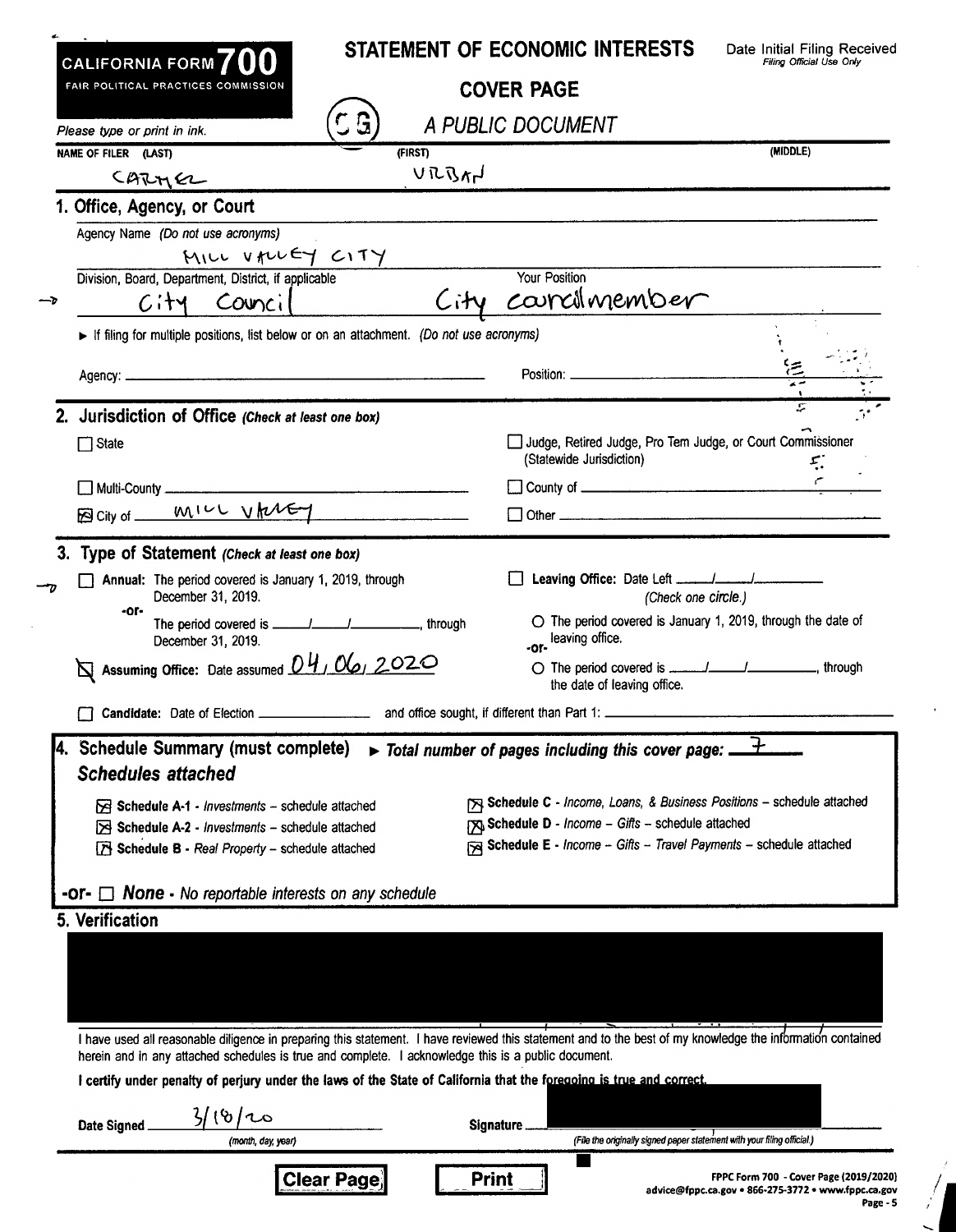|                                                                                                                           | <b>SCHEDULE A-1</b><br>CALIFORNIA FORM<br><b>Investments</b>                                                       |
|---------------------------------------------------------------------------------------------------------------------------|--------------------------------------------------------------------------------------------------------------------|
|                                                                                                                           | FAIR POLITICAL PRACTICES COMMISSION<br>Stocks, Bonds, and Other Interests                                          |
|                                                                                                                           | Name<br>(Ownership Interest is Less Than 10%)                                                                      |
|                                                                                                                           | Investments must be itemized.                                                                                      |
|                                                                                                                           | Do not attach brokerage or financial statements.                                                                   |
| NAME OF BUSINESS ENTITY<br>hNML                                                                                           | NAME OF BUSINESS ENTITY                                                                                            |
| <b>GENERAL DESCRIPTION OF THIS BUSINESS</b>                                                                               | <b>GENERAL DESCRIPTION OF THIS BUSINESS</b>                                                                        |
| R(X)                                                                                                                      |                                                                                                                    |
|                                                                                                                           | FAIR MARKET VALUE                                                                                                  |
| <b>FAIR MARKET VALUE</b><br>$74$ \$10,001 - \$100,000<br>32,000 - \$10,000<br>Over \$1,000,000<br>\$100,001 - \$1,000,000 | $$2,000 - $10,000$<br>\$10,001 - \$100,000<br>Over \$1,000,000<br>\$100,001 - \$1,000,000                          |
| NATURE OF INVESTMENT<br>$\overline{\phantom{a}}$ Other $\overline{\phantom{a}}$<br>M Stock                                | NATURE OF INVESTMENT<br>$\Box$ Other $\Box$<br>Stock<br>(Describe)                                                 |
| (Describe)<br>Partnership ○ Income Received of \$0 - \$499<br>○ Income Received of \$500 or More (Report on Schedule C)   | Partnership ◯ Income Received of \$0 - \$499<br>O income Received of \$500 or More (Report on Schedule C)          |
| IF APPLICABLE, LIST DATE:                                                                                                 | IF APPLICABLE, LIST DATE:                                                                                          |
| 19 19 19 Acquired 19 Acquired<br>Acquired 19 DISPOSED 2012-13<br><b>ACQUIRED</b>                                          | $\sim$ $/$ $/$ 19<br>7719<br><b>DISPOSED</b><br><b>ACQUIRED</b>                                                    |
| NAME OF BUSINESS ENTITY                                                                                                   | NAME OF BUSINESS ENTITY                                                                                            |
| CLEVELAND CLIFFS INC<br>GENERAL DESCRIPTION OF THIS BUSINESS                                                              | <b>GENERAL DESCRIPTION OF THIS BUSINESS</b>                                                                        |
|                                                                                                                           |                                                                                                                    |
| $M(N \mid N \mid C)$                                                                                                      |                                                                                                                    |
| FAIR MARKET VALUE<br>$74$ \$10,001 - \$100,000                                                                            | <b>FAIR MARKET VALUE</b><br>\$2,000 - \$10,000<br>\$10,001 - \$100,000                                             |
| \$2,000 - \$10,000<br>Over \$1,000,000<br>\$100,001 - \$1,000,000                                                         | \$100,001 - \$1,000,000<br>Over \$1,000,000                                                                        |
| NATURE OF INVESTMENT                                                                                                      | NATURE OF INVESTMENT                                                                                               |
| $\Box$ Other $\Box$<br><b>P</b> Stock<br>(Describe)                                                                       | $\Box$ Other $\Box$<br>Stock<br>(Describe)                                                                         |
| Partnership ○ Income Received of \$0 - \$499<br>○ Income Received of \$500 or More (Report on Schedule C)                 | Partnership ◯ Income Received of \$0 - \$499<br>$\bigcirc$ Income Received of \$500 or More (Report on Schedule C) |
| IF APPLICABLE, LIST DATE:                                                                                                 | IF APPLICABLE, LIST DATE:                                                                                          |
| Acquired<br><u>/ 19</u>                                                                                                   | <u>/ 19</u><br>/ 19                                                                                                |
| <b>DISPOSED</b><br><b>ACQUIRED</b><br>$7010 - 11$                                                                         | <b>DISPOSED</b><br><b>ACQUIRED</b>                                                                                 |
| NAME OF BUSINESS ENTITY                                                                                                   | NAME OF BUSINESS ENTITY                                                                                            |
| $150$ $VNOH$ $1NVE3700$                                                                                                   |                                                                                                                    |
| <b>GENERAL DESCRIPTION OF THIS BUSINESS</b>                                                                               | <b>GENERAL DESCRIPTION OF THIS BUSINESS</b>                                                                        |
| REA BIATE                                                                                                                 |                                                                                                                    |
| <b>FAIR MARKET VALUE</b>                                                                                                  | <b>FAIR MARKET VALUE</b>                                                                                           |
| 10,001 - \$100,000<br>32,000 - \$10,000                                                                                   | $\sqrt{510,001}$ - \$100,000<br>\$2,000 - \$10,000                                                                 |
| Over \$1,000,000<br>\$100,001 - \$1,000,000                                                                               | \$100,001 - \$1,000,000<br>Over \$1,000,000                                                                        |
| NATURE OF INVESTMENT                                                                                                      | NATURE OF INVESTMENT                                                                                               |
| $\Box$ Other $\_$<br><b>Stock</b><br>(Describe)                                                                           | $\Box$ Other $\Box$<br><b>Stock</b><br>(Describe)                                                                  |
| Partnership ○ Income Received of \$0 - \$499<br>○ income Received of \$500 or More (Report on Schedule C)                 | Partnership O Income Received of \$0 - \$499<br>O Income Received of \$500 or More (Report on Schedule C)          |
| IF APPLICABLE, LIST DATE:                                                                                                 | IF APPLICABLE, LIST DATE:                                                                                          |
| $\frac{1}{\sqrt{19}}$ $\frac{1}{\sqrt{11}}$ $\frac{1}{\sqrt{11}}$ $\frac{1}{\sqrt{11}}$                                   |                                                                                                                    |
| Acquirez May 2016                                                                                                         | <b>DISPOSED</b><br><b>ACQUIRED</b>                                                                                 |
|                                                                                                                           |                                                                                                                    |
| Comments: __________                                                                                                      |                                                                                                                    |
|                                                                                                                           | FPPC Form 700 - Schedule A-1 (2019/2020)<br><b>Clear Page</b>                                                      |

 $\sim 10^7$ 

FPPC Form 700 - Schedule A-1 (2019/2020)<br>advice@fppc.ca.gov • 866-275-3772 • www.fppc.ca.gov<br>Page - 7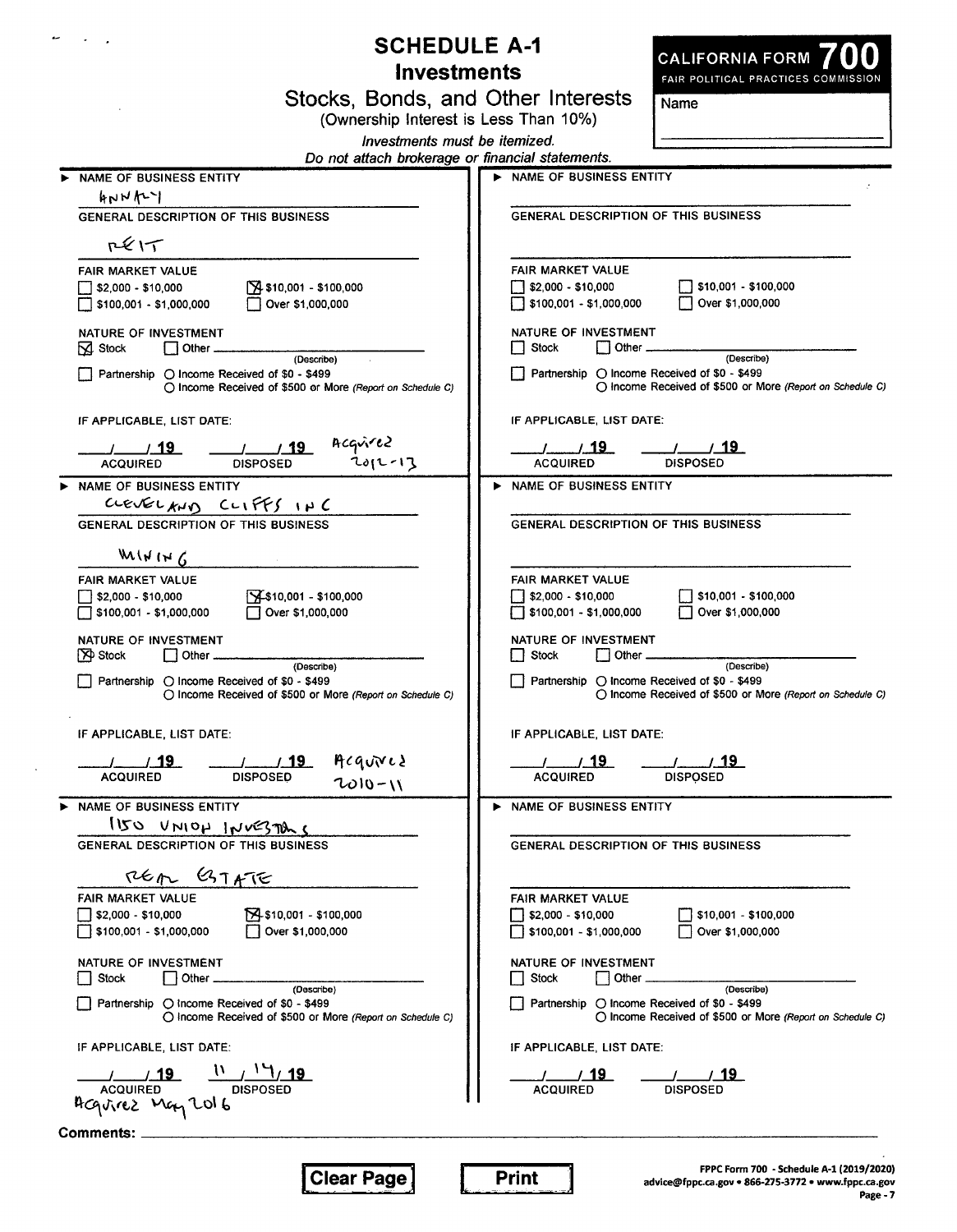# **SCHEDULE A-2 Investments, Income, and Assets** of Business Entities/Trusts

 $\ddot{\phantom{1}}$ 

CALIFORNIA FORM 700

**Name** 

(Ownership Interest is 10% or Greater)

| <b>1. BUSINESS ENTITY OR TRUST</b>                                                                                                                                                                                                | <b>E</b> 1. BUSINESS ENTITY OR TRUST                                                                                                                                                                        |
|-----------------------------------------------------------------------------------------------------------------------------------------------------------------------------------------------------------------------------------|-------------------------------------------------------------------------------------------------------------------------------------------------------------------------------------------------------------|
| NONE                                                                                                                                                                                                                              |                                                                                                                                                                                                             |
| Name                                                                                                                                                                                                                              | Name                                                                                                                                                                                                        |
| Address (Business Address Acceptable)<br>Check one<br>$\Box$ Business Entity, complete the box, then go to 2<br>$\Box$ Trust, go to 2                                                                                             | Address (Business Address Acceptable)<br>Check one<br>□ Trust, go to 2 □ Business Entity, complete the box, then go to 2                                                                                    |
| GENERAL DESCRIPTION OF THIS BUSINESS                                                                                                                                                                                              | GENERAL DESCRIPTION OF THIS BUSINESS                                                                                                                                                                        |
| IF APPLICABLE, LIST DATE:                                                                                                                                                                                                         | IF APPLICABLE, LIST DATE:                                                                                                                                                                                   |
| FAIR MARKET VALUE                                                                                                                                                                                                                 | FAIR MARKET VALUE                                                                                                                                                                                           |
| $\Box$ \$0 - \$1,999                                                                                                                                                                                                              | <b>SO - \$1,999</b>                                                                                                                                                                                         |
|                                                                                                                                                                                                                                   |                                                                                                                                                                                                             |
| $1 - 19$                                                                                                                                                                                                                          | $/$ $/$ 19                                                                                                                                                                                                  |
|                                                                                                                                                                                                                                   | S2,000 - \$10,000                                                                                                                                                                                           |
| <b>ACQUIRED</b>                                                                                                                                                                                                                   | <b>DISPOSED</b>                                                                                                                                                                                             |
| <b>DISPOSED</b>                                                                                                                                                                                                                   | <b>ACQUIRED</b>                                                                                                                                                                                             |
| 510,001 - \$100,000                                                                                                                                                                                                               | 310,001 - \$100,000                                                                                                                                                                                         |
| \$100,001 - \$1,000,000                                                                                                                                                                                                           | 5100,001 - \$1,000,000 }                                                                                                                                                                                    |
| Over \$1,000,000                                                                                                                                                                                                                  | Over \$1,000,000                                                                                                                                                                                            |
| <b>NATURE OF INVESTMENT</b>                                                                                                                                                                                                       | NATURE OF INVESTMENT                                                                                                                                                                                        |
| Partnership   Sole Proprietorship   L                                                                                                                                                                                             | $\Box$ Partnership $\Box$ Sole Proprietorship $\Box$                                                                                                                                                        |
| Other                                                                                                                                                                                                                             | Other                                                                                                                                                                                                       |
| YOUR BUSINESS POSITION ______________________                                                                                                                                                                                     |                                                                                                                                                                                                             |
| > 2. IDENTIFY THE GROSS INCOME RECEIVED (INCLUDE YOUR PRO RATA)                                                                                                                                                                   | ▶ 2. IDENTIFY THE GROSS INCOME RECEIVED (INCLUDE YOUR PRO RATA                                                                                                                                              |
| SHARE OF THE GROSS INCOME TO THE ENTITY/TRUST)                                                                                                                                                                                    | SHARE OF THE GROSS INCOME TO THE ENTITY/TRUST)                                                                                                                                                              |
| $\Box$ \$10,001 - \$100,000                                                                                                                                                                                                       | $\Box$ \$10,001 - \$100,000                                                                                                                                                                                 |
| $$0 - $499$                                                                                                                                                                                                                       | 50 - \$499                                                                                                                                                                                                  |
| OVER \$100,000                                                                                                                                                                                                                    | OVER \$100,000                                                                                                                                                                                              |
| $\frac{1}{2}$ \$500 - \$1,000                                                                                                                                                                                                     | $5500 - 1000$                                                                                                                                                                                               |
| ∫ \$1,001 - \$10,000                                                                                                                                                                                                              | $51,001 - $10,000$                                                                                                                                                                                          |
| > 3. LIST THE NAME OF EACH REPORTABLE SINGLE SOURCE OF                                                                                                                                                                            | > 3. LIST THE NAME OF EACH REPORTABLE SINGLE SOURCE OF                                                                                                                                                      |
| INCOME OF \$10,000 OR MORE (Attach a separate sheet if necessary.)                                                                                                                                                                | INCOME OF \$10,000 OR MORE (Attach a separate sheet if necessary.)                                                                                                                                          |
| ∣ I None                                                                                                                                                                                                                          | Names listed below                                                                                                                                                                                          |
| Names listed below                                                                                                                                                                                                                | None                                                                                                                                                                                                        |
| <b>or</b>                                                                                                                                                                                                                         | <b>or</b>                                                                                                                                                                                                   |
| $\triangleright$ 4. INVESTMENTS AND INTERESTS IN REAL PROPERTY HELD OR<br>LEASED BY THE BUSINESS ENTITY OR TRUST<br>Check one box:<br><b>NVESTMENT</b><br>I I REAL PROPERTY<br>MONE<br>Name of Business Entity, if Investment, or | A INVESTMENTS AND INTERESTS IN REAL PROPERTY HELD OR<br>LEASED BY THE BUSINESS ENTITY OR TRUST<br>Check one box:<br>$\Box$ investment<br><b>NEAL PROPERTY</b><br>Name of Business Entity, if Investment, or |
| Assessor's Parcel Number or Street Address of Real Property                                                                                                                                                                       | Assessor's Parcel Number or Street Address of Real Property                                                                                                                                                 |
| Description of Business Activity or                                                                                                                                                                                               | Description of Business Activity or                                                                                                                                                                         |
| City or Other Precise Location of Real Property                                                                                                                                                                                   | City or Other Precise Location of Real Property                                                                                                                                                             |
| FAIR MARKET VALUE                                                                                                                                                                                                                 | FAIR MARKET VALUE                                                                                                                                                                                           |
| IF APPLICABLE, LIST DATE:                                                                                                                                                                                                         | IF APPLICABLE, LIST DATE:                                                                                                                                                                                   |
| \$2,000 - \$10,000                                                                                                                                                                                                                | \$2,000 - \$10,000                                                                                                                                                                                          |
| -19                                                                                                                                                                                                                               | 19                                                                                                                                                                                                          |
| / 19                                                                                                                                                                                                                              | 19.                                                                                                                                                                                                         |
| \$10,001 - \$100,000                                                                                                                                                                                                              | \$10,001 - \$100,000                                                                                                                                                                                        |
| <b>DISPOSED</b>                                                                                                                                                                                                                   | ACQUIRED                                                                                                                                                                                                    |
| ACQUIRED                                                                                                                                                                                                                          | DISPOSED                                                                                                                                                                                                    |
| \$100,001 - \$1,000,000                                                                                                                                                                                                           | \$100,001 - \$1,000,000                                                                                                                                                                                     |
| Over \$1,000,000                                                                                                                                                                                                                  | Over \$1,000,000                                                                                                                                                                                            |
| NATURE OF INTEREST                                                                                                                                                                                                                | NATURE OF INTEREST                                                                                                                                                                                          |
| Partnership                                                                                                                                                                                                                       | Property Ownership/Deed of Trust                                                                                                                                                                            |
| Property Ownership/Deed of Trust                                                                                                                                                                                                  | Stock                                                                                                                                                                                                       |
| Stock                                                                                                                                                                                                                             | Partnership                                                                                                                                                                                                 |
| Other                                                                                                                                                                                                                             | Other                                                                                                                                                                                                       |
| Leasehold                                                                                                                                                                                                                         | Leasehold                                                                                                                                                                                                   |
| Yrs, remaining                                                                                                                                                                                                                    | Yrs. remaining                                                                                                                                                                                              |
| Check box if additional schedules reporting investments or real property                                                                                                                                                          | Check box if additional schedules reporting investments or real property                                                                                                                                    |
| are attached                                                                                                                                                                                                                      | are attached                                                                                                                                                                                                |
| Comments:                                                                                                                                                                                                                         |                                                                                                                                                                                                             |

**Print** 

┦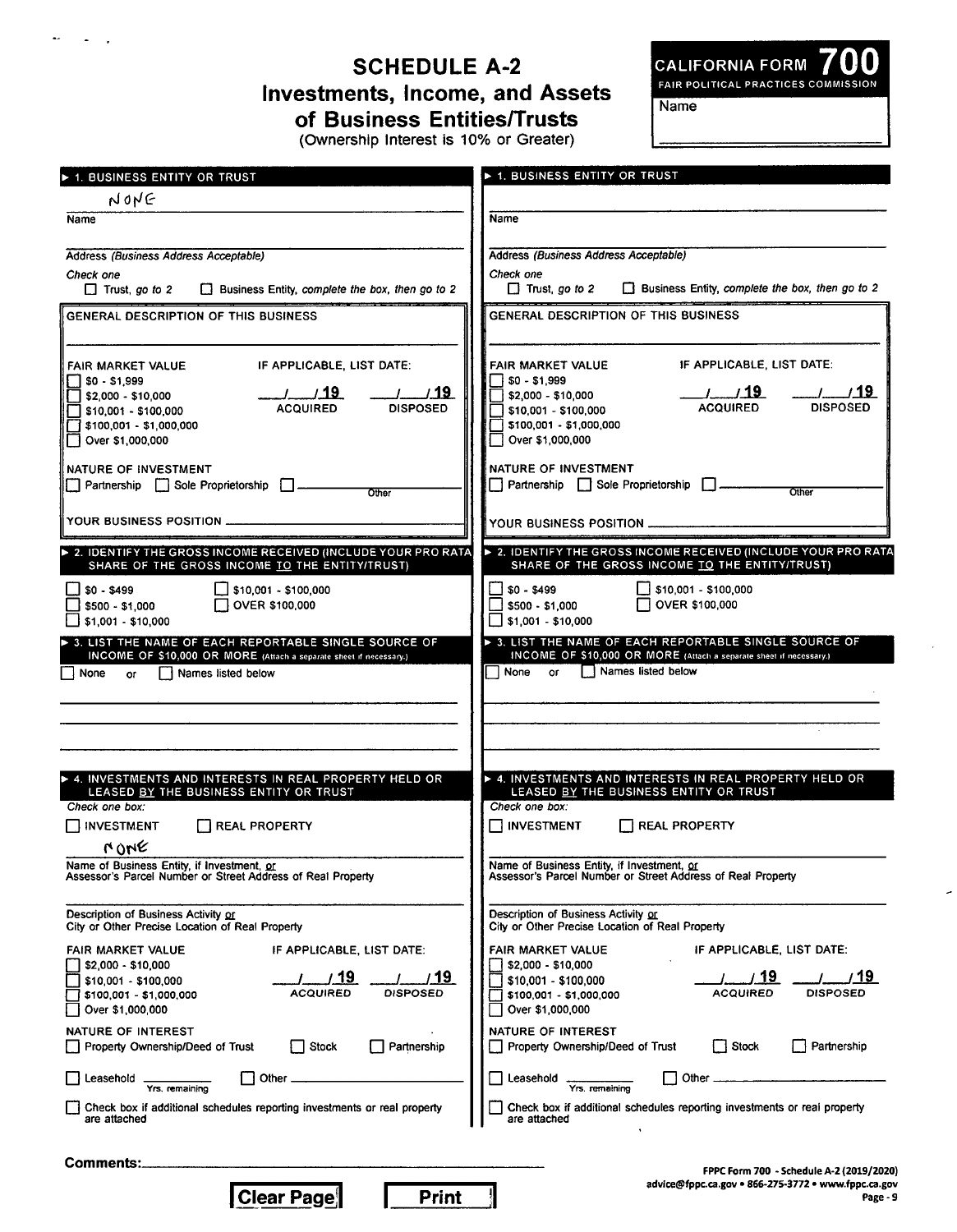# **SCHEDULE B Interests in Real Property**<br>(Including Rental Income)

**CALIFORNIA FORM** 

FAIR POLITICAL PRACTICES COMMISSION

Name

| ASSESSOR'S PARCEL NUMBER OR STREET ADDRESS                                                                                                                                                                | ASSESSOR'S PARCEL NUMBER OR STREET ADDRESS                                                                                                                                                     |
|-----------------------------------------------------------------------------------------------------------------------------------------------------------------------------------------------------------|------------------------------------------------------------------------------------------------------------------------------------------------------------------------------------------------|
| 79 ETHEL AVE                                                                                                                                                                                              |                                                                                                                                                                                                |
| CITY                                                                                                                                                                                                      | <b>CITY</b>                                                                                                                                                                                    |
| MILL VALLEY CA                                                                                                                                                                                            |                                                                                                                                                                                                |
| IF APPLICABLE, LIST DATE:<br><b>FAIR MARKET VALUE</b><br>.8<br>\$2,000 - \$10,000<br>19.<br>\$10,001 - \$100,000<br><b>DISPOSED</b><br><b>ACQUIRED</b><br>190 \$100,001 - \$1,000,000<br>Over \$1,000,000 | IF APPLICABLE, LIST DATE:<br><b>FAIR MARKET VALUE</b><br>\$2,000 - \$10,000<br>19<br>\$10,001 - \$100,000<br><b>DISPOSED</b><br><b>ACQUIRED</b><br>\$100,001 - \$1,000,000<br>Over \$1,000,000 |
| NATURE OF INTEREST                                                                                                                                                                                        | NATURE OF INTEREST                                                                                                                                                                             |
| Ownership/Deed of Trust<br>Easement                                                                                                                                                                       | Ownership/Deed of Trust<br>Easement                                                                                                                                                            |
| Leasehold<br>Yrs. remaining<br>Other                                                                                                                                                                      | Leasehold .<br>Yrs, remaining<br>Other                                                                                                                                                         |
| IF RENTAL PROPERTY, GROSS INCOME RECEIVED                                                                                                                                                                 | IF RENTAL PROPERTY, GROSS INCOME RECEIVED                                                                                                                                                      |
| $\Box$ \$500 - \$1,000<br>$\Box$ \$0 - \$499<br>$\Box$ \$1,001 - \$10,000                                                                                                                                 | $\Box$ \$0 - \$499<br>$\Box$ \$500 - \$1,000<br>$\sqrt{ }$ \$1,001 - \$10,000                                                                                                                  |
| $\sqrt{2}$ \$10,001 - \$100,000<br>OVER \$100,000                                                                                                                                                         | <b>NOVER \$100,000</b><br>510,001 - \$100,000                                                                                                                                                  |
| SOURCES OF RENTAL INCOME: If you own a 10% or greater<br>interest, list the name of each tenant that is a single source of<br>income of \$10,000 or more.<br>    None                                     | SOURCES OF RENTAL INCOME: If you own a 10% or greater<br>interest, list the name of each tenant that is a single source of<br>income of \$10,000 or more.<br>│  None                           |
| This is A 500 SF LESAL 2ND JNIT                                                                                                                                                                           |                                                                                                                                                                                                |
| AT JUS PRIMARY TESIDENCE. AFTE                                                                                                                                                                            |                                                                                                                                                                                                |
| 4 CQUITION' = DETE REPTAL BEGAN                                                                                                                                                                           |                                                                                                                                                                                                |

 $\overline{\ast}$ You are not required to report loans from a commercial lending institution made in the lender's regular course of business on terms available to members of the public without regard to your official status. Personal loans and loans received not in a lender's regular course of business must be disclosed as follows:

L.

| ADDRESS (Business Address Acceptable)                                     |  |  |  |
|---------------------------------------------------------------------------|--|--|--|
|                                                                           |  |  |  |
|                                                                           |  |  |  |
| BUSINESS ACTIVITY, IF ANY, OF LENDER                                      |  |  |  |
| <b>INTEREST RATE</b><br><b>TERM (Months/Years)</b>                        |  |  |  |
| None<br>-%<br>$\mathbf{I}$                                                |  |  |  |
| HIGHEST BALANCE DURING REPORTING PERIOD                                   |  |  |  |
| $\begin{bmatrix} 0 & 0 & 0 \\ 0 & 0 & 0 \end{bmatrix}$ \$1,001 - \$10,000 |  |  |  |
| □ \$10,001 - \$100,000   □ OVER \$100,000                                 |  |  |  |
| Guarantor, if applicable                                                  |  |  |  |
|                                                                           |  |  |  |
|                                                                           |  |  |  |

Page - 11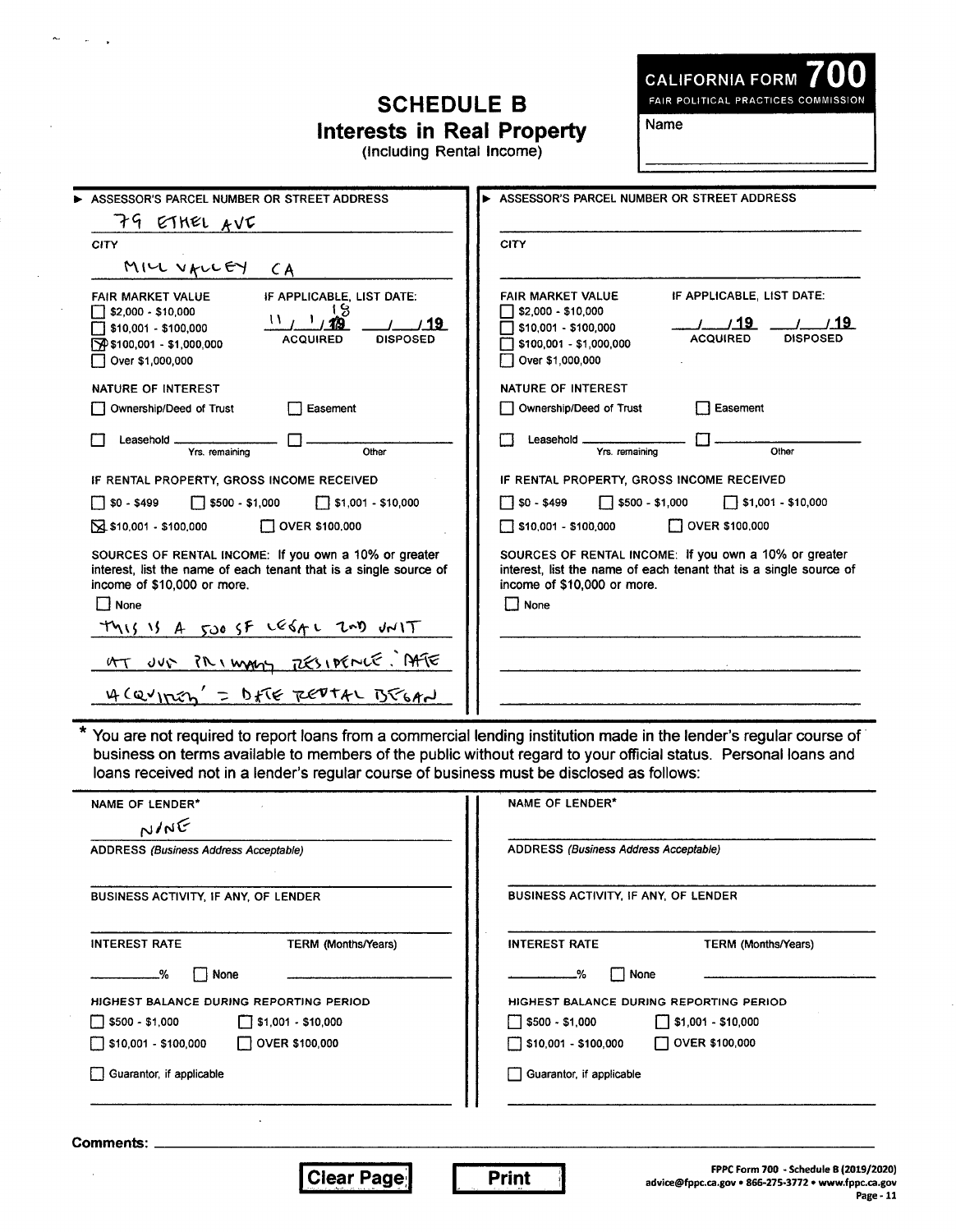## **SCHEDULE C Income, Loans, & Business Positions**

**(Other than Gifts and Travel Payments)** 

**CALIFORNIA FORM 700**  FAIR POLITICAL PRACTICES COMMISSION

**Name** 

| 1. INCOME RECEIVED                                                                                         | 1. INCOME RECEIVED                                                                                  |  |  |
|------------------------------------------------------------------------------------------------------------|-----------------------------------------------------------------------------------------------------|--|--|
| <b>NAME OF SOURCE OF INCOME</b>                                                                            | NAME OF SOURCE OF INCOME                                                                            |  |  |
| N UNG                                                                                                      |                                                                                                     |  |  |
| ADDRESS (Business Address Acceptable)                                                                      | ADDRESS (Business Address Acceptable)                                                               |  |  |
| <b>BUSINESS ACTIVITY, IF ANY, OF SOURCE</b>                                                                | <b>BUSINESS ACTIVITY, IF ANY, OF SOURCE</b>                                                         |  |  |
| YOUR BUSINESS POSITION                                                                                     | YOUR BUSINESS POSITION                                                                              |  |  |
| No Income - Business Position Only<br><b>GROSS INCOME RECEIVED</b>                                         | No Income - Business Position Only<br><b>GROSS INCOME RECEIVED</b>                                  |  |  |
| $\Box$ \$500 - \$1,000<br>□ \$1,001 - \$10,000                                                             | $\Box$ \$1,001 - \$10,000<br>$\Box$ \$500 - \$1,000                                                 |  |  |
| $\Box$ \$10,001 - \$100,000<br>OVER \$100,000                                                              | OVER \$100,000<br>510,001 - \$100,000                                                               |  |  |
| <b>CONSIDERATION FOR WHICH INCOME WAS RECEIVED</b>                                                         | <b>CONSIDERATION FOR WHICH INCOME WAS RECEIVED</b>                                                  |  |  |
| $\Box$ Salary<br>Spouse's or registered domestic partner's income<br>(For self-employed use Schedule A-2.) | Salary<br>Spouse's or registered domestic partner's income<br>(For self-employed use Schedule A-2.) |  |  |
| Partnership (Less than 10% ownership. For 10% or greater use<br>Schedule A-2.)                             | Partnership (Less than 10% ownership. For 10% or greater use<br>Schedule A-2.)                      |  |  |
| Sale of<br>(Real property, car, boat, etc.)                                                                | Sale of (Real property, car, boat, etc.)<br>l 1                                                     |  |  |
| Loan repayment                                                                                             | Loan repayment                                                                                      |  |  |
| Rental Income, list each source of \$10,000 or more<br>Commission or                                       | Commission or<br>Rental Income, list each source of \$10,000 or more                                |  |  |
| (Describe)                                                                                                 | (Describe)                                                                                          |  |  |
| Other.<br>(Describe)                                                                                       | Other $\_\_\_\$<br>(Describe)                                                                       |  |  |

**P.** 2. LOANS RECEIVED OR OUTSTANDING DURING THE REPORTING PERIOD

\* You are not required to report loans from a commercial lending institution, or any indebtedness created as part of a retail installment or credit card transaction, made in the lender's regular course of business on terms available to members of the public without regard to your official status. Personal loans and loans received not in a lender's regular course of business must be disclosed as follows:

| <b>NAME OF LENDER*</b>                        | <b>INTEREST RATE</b>     | TERM (Months/Years)                 |
|-----------------------------------------------|--------------------------|-------------------------------------|
| NINE<br>ADDRESS (Business Address Acceptable) | None                     |                                     |
|                                               | <b>SECURITY FOR LOAN</b> |                                     |
| BUSINESS ACTIVITY, IF ANY, OF LENDER          | $\Box$ None              | Personal residence                  |
|                                               |                          | Street address                      |
| HIGHEST BALANCE DURING REPORTING PERIOD       |                          |                                     |
| $\Box$ \$500 - \$1,000                        |                          | City                                |
| $\Box$ \$1,001 - \$10,000                     |                          |                                     |
| $\sqrt{ }$ \$10,001 - \$100,000               |                          |                                     |
| $\Box$ OVER \$100,000                         |                          |                                     |
| $\cdot$                                       |                          | (Describe)                          |
|                                               |                          |                                     |
|                                               |                          |                                     |
|                                               |                          | EDDC Form 700 - Schodulo C (2019/2) |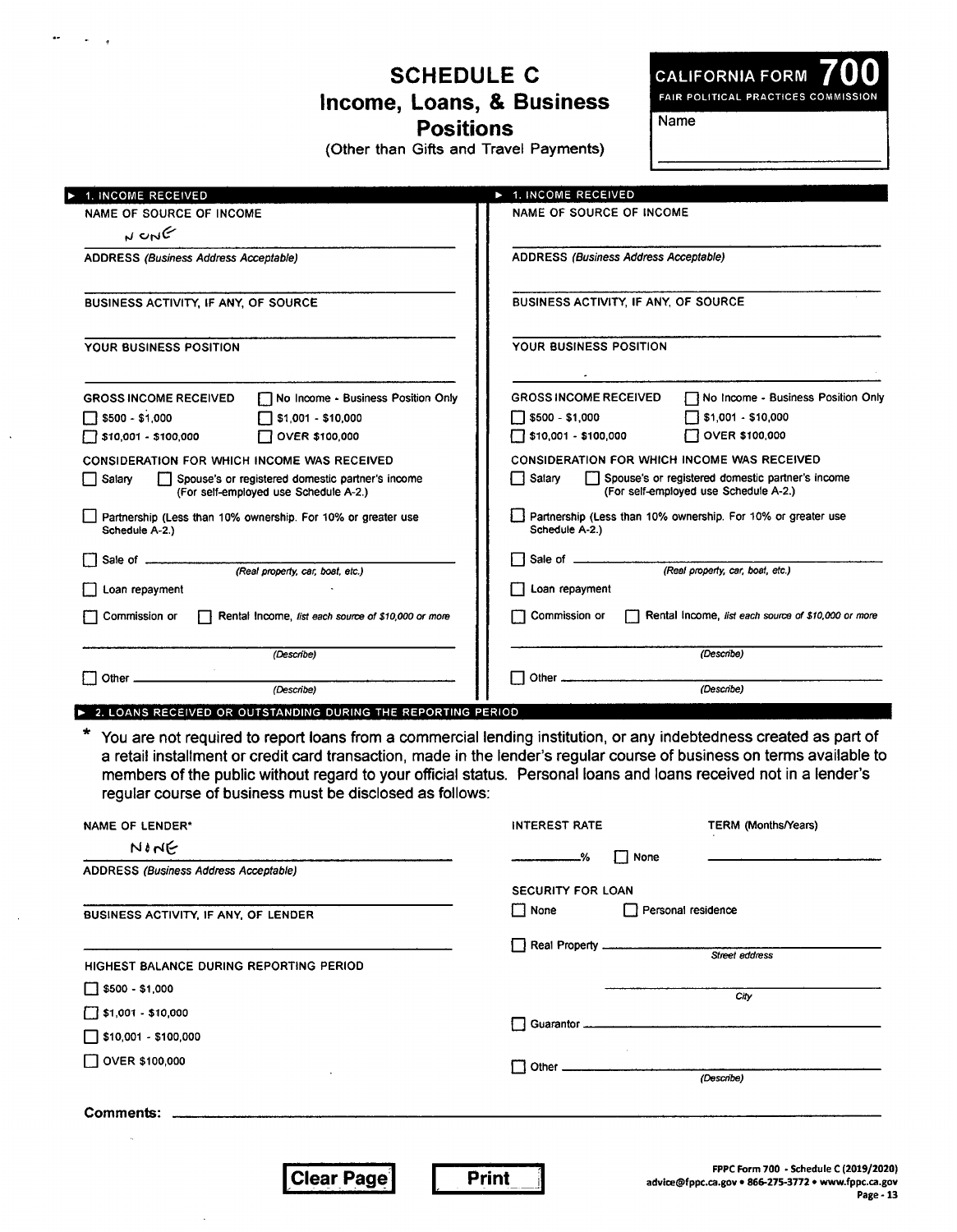#### **SCHEDULE D Income — Gifts**

 $\sim$ 

 $\sim 10^{-1}$ 

 $\sim$ 

**CALIFORNIA FORM 700** 

FAIR POLITICAL PRACTICES COMMISSION

Name

| NONE                                  | > NAME OF SOURCE (Not an Acronym) |                                              | NAME OF SOURCE (Not an Acronym)       |              |                                                                                                                                                                                                                                                                                                                                                                                                                                                                                        |
|---------------------------------------|-----------------------------------|----------------------------------------------|---------------------------------------|--------------|----------------------------------------------------------------------------------------------------------------------------------------------------------------------------------------------------------------------------------------------------------------------------------------------------------------------------------------------------------------------------------------------------------------------------------------------------------------------------------------|
| ADDRESS (Business Address Acceptable) |                                   | ADDRESS (Business Address Acceptable)        |                                       |              |                                                                                                                                                                                                                                                                                                                                                                                                                                                                                        |
| BUSINESS ACTIVITY, IF ANY, OF SOURCE  |                                   | BUSINESS ACTIVITY, IF ANY, OF SOURCE         |                                       |              |                                                                                                                                                                                                                                                                                                                                                                                                                                                                                        |
| DATE (mm/dd/yy) VALUE                 |                                   | <b>DESCRIPTION OF GIFT(S)</b>                | DATE (mm/dd/yy)                       | <b>VALUE</b> | <b>DESCRIPTION OF GIFT(S)</b>                                                                                                                                                                                                                                                                                                                                                                                                                                                          |
|                                       |                                   |                                              |                                       |              |                                                                                                                                                                                                                                                                                                                                                                                                                                                                                        |
|                                       |                                   |                                              |                                       |              |                                                                                                                                                                                                                                                                                                                                                                                                                                                                                        |
|                                       |                                   |                                              |                                       |              |                                                                                                                                                                                                                                                                                                                                                                                                                                                                                        |
|                                       | NAME OF SOURCE (Not an Acronym)   |                                              | NAME OF SOURCE (Not an Acronym)       |              |                                                                                                                                                                                                                                                                                                                                                                                                                                                                                        |
| ADDRESS (Business Address Acceptable) |                                   |                                              | ADDRESS (Business Address Acceptable) |              |                                                                                                                                                                                                                                                                                                                                                                                                                                                                                        |
| BUSINESS ACTIVITY, IF ANY, OF SOURCE  |                                   |                                              | BUSINESS ACTIVITY, IF ANY, OF SOURCE  |              |                                                                                                                                                                                                                                                                                                                                                                                                                                                                                        |
| DATE (mm/dd/yy) VALUE                 |                                   | DESCRIPTION OF GIFT(S)                       | DATE (mm/dd/yy)                       | <b>VALUE</b> | DESCRIPTION OF GIFT(S)                                                                                                                                                                                                                                                                                                                                                                                                                                                                 |
|                                       |                                   |                                              |                                       |              |                                                                                                                                                                                                                                                                                                                                                                                                                                                                                        |
|                                       |                                   | the control of the control of the control of |                                       |              |                                                                                                                                                                                                                                                                                                                                                                                                                                                                                        |
|                                       |                                   |                                              |                                       |              | $\sim$                                                                                                                                                                                                                                                                                                                                                                                                                                                                                 |
| NAME OF SOURCE (Not an Acronym)       |                                   |                                              | NAME OF SOURCE (Not an Acronym)       |              |                                                                                                                                                                                                                                                                                                                                                                                                                                                                                        |
| ADDRESS (Business Address Acceptable) |                                   | ADDRESS (Business Address Acceptable)        |                                       |              |                                                                                                                                                                                                                                                                                                                                                                                                                                                                                        |
| BUSINESS ACTIVITY, IF ANY, OF SOURCE  |                                   |                                              | BUSINESS ACTIVITY, IF ANY, OF SOURCE  |              |                                                                                                                                                                                                                                                                                                                                                                                                                                                                                        |
| DATE (mm/dd/yy) VALUE                 |                                   | DESCRIPTION OF GIFT(S)                       | DATE (mm/dd/yy) VALUE                 |              | DESCRIPTION OF GIFT(S)                                                                                                                                                                                                                                                                                                                                                                                                                                                                 |
|                                       |                                   |                                              |                                       |              | $\begin{array}{cccccccccccccc} \multicolumn{2}{c}{} & \multicolumn{2}{c}{} & \multicolumn{2}{c}{} & \multicolumn{2}{c}{} & \multicolumn{2}{c}{} & \multicolumn{2}{c}{} & \multicolumn{2}{c}{} & \multicolumn{2}{c}{} & \multicolumn{2}{c}{} & \multicolumn{2}{c}{} & \multicolumn{2}{c}{} & \multicolumn{2}{c}{} & \multicolumn{2}{c}{} & \multicolumn{2}{c}{} & \multicolumn{2}{c}{} & \multicolumn{2}{c}{} & \multicolumn{2}{c}{} & \multicolumn{2}{c}{} & \multicolumn{2}{c}{} & \$ |
|                                       |                                   |                                              |                                       |              | — — ————————                                                                                                                                                                                                                                                                                                                                                                                                                                                                           |
|                                       |                                   |                                              |                                       |              | $\frac{1}{s}$ $\frac{1}{s}$ $\frac{1}{s}$ $\frac{1}{s}$ $\frac{1}{s}$ $\frac{1}{s}$ $\frac{1}{s}$ $\frac{1}{s}$ $\frac{1}{s}$ $\frac{1}{s}$ $\frac{1}{s}$ $\frac{1}{s}$ $\frac{1}{s}$ $\frac{1}{s}$ $\frac{1}{s}$ $\frac{1}{s}$ $\frac{1}{s}$ $\frac{1}{s}$ $\frac{1}{s}$ $\frac{1}{s}$ $\frac{1}{s}$ $\frac{1}{s}$                                                                                                                                                                    |
|                                       |                                   |                                              |                                       |              |                                                                                                                                                                                                                                                                                                                                                                                                                                                                                        |
|                                       |                                   |                                              |                                       |              |                                                                                                                                                                                                                                                                                                                                                                                                                                                                                        |